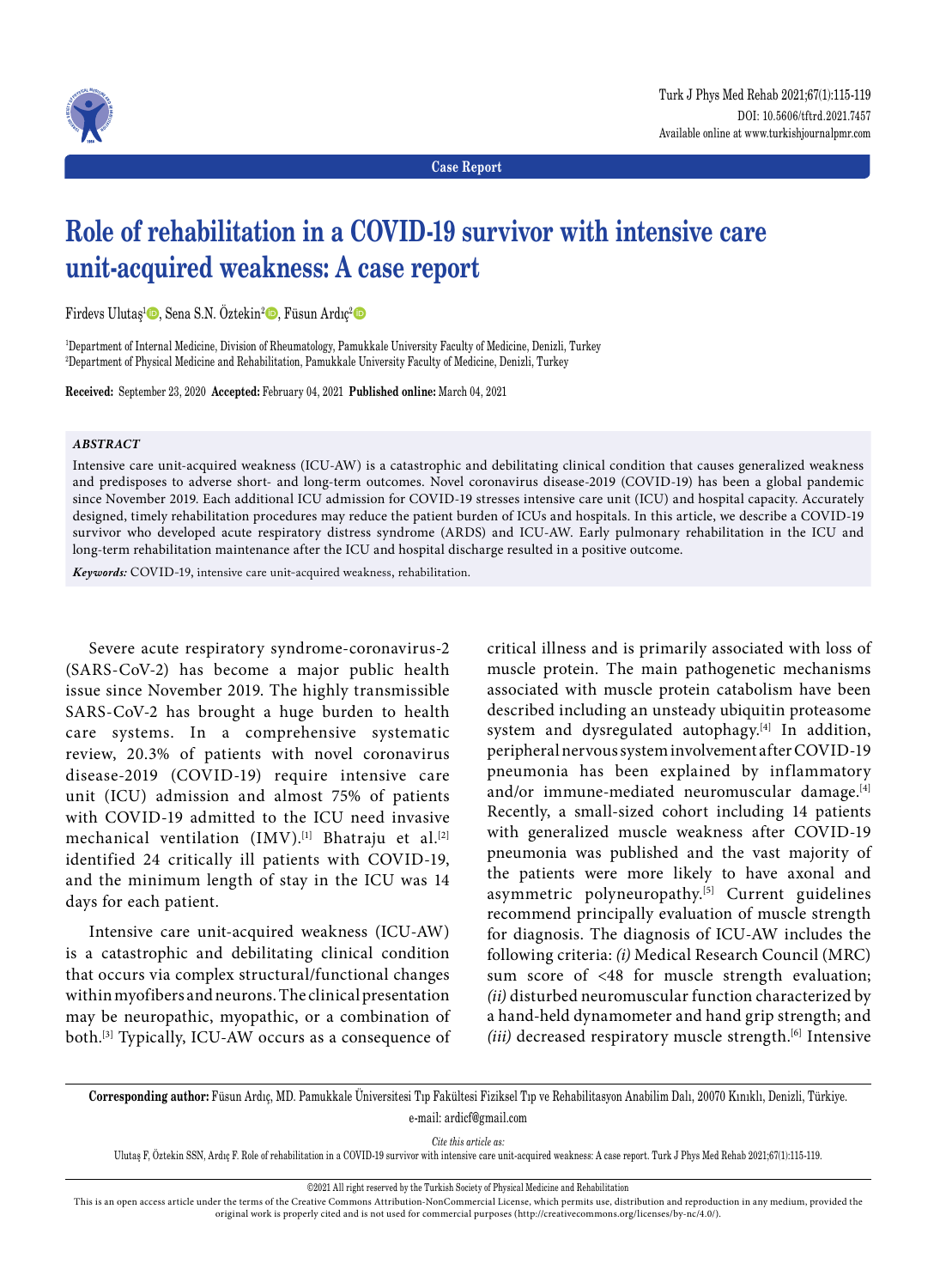care unit-acquired weakness leads to a delay in weaning and hospital discharge. It is also associated with higher in-ICU, in-hospital and post-ICU mortality and low physical function at six months after ICU discharge.[7]

Although ICU-AW is an increasingly recognized problem, there is no research or available data related to the incidence and prevalence of ICU-AW post-COVID-19. It is also not clear whether these patients require more specific rehabilitation programs in the ICU setting. The long-term quality of life among COVID-19 survivors is also unknown. In this article, we emphasize the important role of rehabilitation in describing a critically ill COVID-19 patient who developed acute respiratory distress syndrome (ARDS) and ICU-AW. We believe that this paper is quite valuable due to being the first published case related to rehabilitation in patients with ICU-AW from Turkey.

## **CASE REPORT**

A 48-year-old man who was previously obese and had non-alcoholic steatohepatitis, was diagnosed with SARS-CoV-2 infection at the beginning of March 2020 based on the presence of both a ground-glass pattern on thoracic computed tomography (CT) and positive nasopharyngeal swab test for viral ribonucleic acid. He was immediately isolated in the Department of Infectious Diseases, and oseltamivir, hydroxychloroquine and broad-spectrum antibiotics were started. On the third day of treatment, he underwent endotracheal intubation and IMV in the ICU due to respiratory failure, and favipiravir was added to the treatment. A rehabilitation program could not be implemented due to ARDS, following the recommendations of the Turkish Society of Physical Medicine and Rehabilitation for COVID-19 patients in Turkey.[8] As soon as cardiopulmonary stability was provided and SARS-CoV-2 negativity was confirmed, the patient underwent the following rehabilitation interventions: *(i)* in-bed positioning every 2 h to avoid decubitus ulcers; *(ii)* passive range of motion (ROM) to prevent contractures due to unconsciousness and staying on mechanical ventilation; *(iii)* using prone position 12 to 16 h per day that supports more oxygenation. During follow-up, the active rehabilitation program was interrupted for more than two weeks as a consequence of cytokine storm syndrome and candidemia. Different treatment modalities consisting of intravenous tocilizumab, immune plasma, intravenous high-dose glucocorticoids, and antifungal therapy were administered for this severe clinical condition. After clinical stability and weaning were provided, controlled breathing techniques (pursed-lips breathing, diaphragmatic, slow and deep breathing) together with bronchial hygiene-airway clearance techniques (controlled cough maneuver, huffing, incentive spirometry and postural drainage) were added to the former rehabilitation program in the ICU. A home-based respiratory muscle exercise program with a threshold inspiratory muscle trainer (IMT) device was planned for the patient.

The patient was admitted to the inpatient clinic of the Department of Physical Medicine and Rehabilitation (PMR) after a total of 71 days in the ICU. He had weakness predominantly involving distal muscles of the upper and lower extremities including right wrist and bilateral foot drop in addition to symmetrical mild distal muscle atrophy on physical examination. Contractures of the left hip and left knee and a sacral decubitus ulcer with a size of 5¥5 cm were also detected. Electroneuromyography showed sensorimotor axonal peripheral neuropathy. Cardiopulmonary functions could not be assessed by exercise tests and no respiratory function tests were able to be performed due to the possible spread risk of SARS-CoV-2 and the physical impairment of the patient. Thoracic CT and echocardiography did not reveal any new findings including consolidation, ground-glass infiltration, heart failure, or heart valve pathologies. His biochemical analysis revealed normal ranges of acute phase reactants, serum electrolytes, liver and kidney function tests, except for mild hypoalbuminemia and isolated low creatinine levels that may be attributed to catabolic processes and muscle atrophy. After secondary causes were ruled out, a diagnosis of ICU-AW originating from critical illness polyneuropathy (CIP) was confirmed based on all of the clinical and neurophysiological findings.

At the beginning of the planned rehabilitation program, the Mini-Mental State Examination (MMSE) score was 25 and his General Health Perception score was 5. The Mental Health Perception and Physical Function scores were 0 as assessed by the Short Form-36 (SF-36). His functional ambulation category (FAC) level was calculated as zero (FAC level: 0), while his muscle strength score was 30 according to MRC. Due to postural hypotensive attacks, he was gradually trained on the tilt table for one week. In addition, active-assisted and active ROM (providing full ROM in all possible directions for cervical, shoulder, elbow, hip, knee and ankle), isometric (starting from 5 sec with increasing times depending on the fatigue of the patient) and isotonic strength exercises (three sets gradually with Theraband and different weights, particularly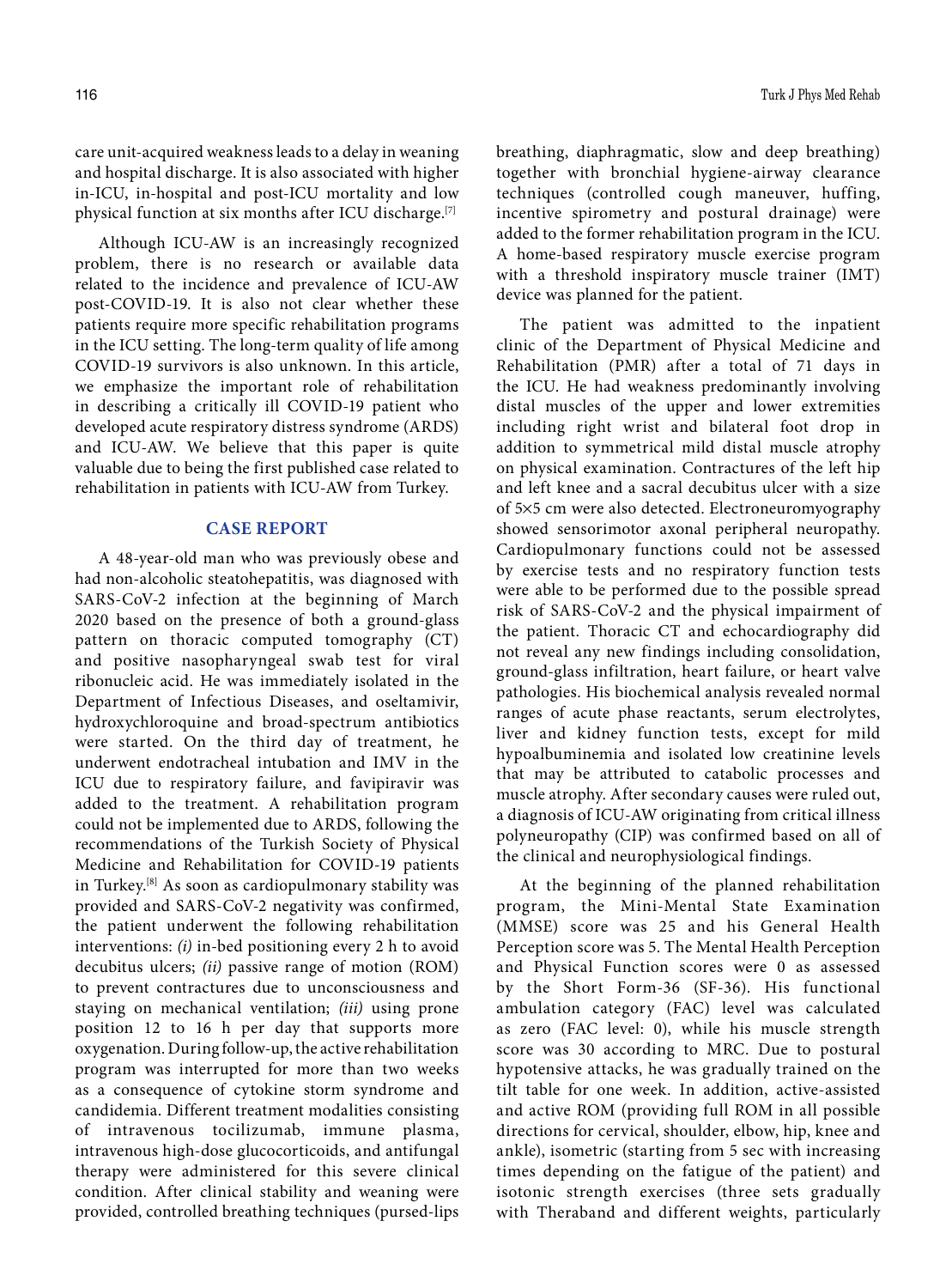| <b>TABLE 1</b><br>MRC score and CMT results at the first and eighth weeks of PMR service                                                                                                                                         |               |             |              |             |  |
|----------------------------------------------------------------------------------------------------------------------------------------------------------------------------------------------------------------------------------|---------------|-------------|--------------|-------------|--|
|                                                                                                                                                                                                                                  | MRC (score/5) |             | CMT (Newton) |             |  |
| Week in PMR service                                                                                                                                                                                                              | First week    | Eighth week | First week   | Eighth week |  |
|                                                                                                                                                                                                                                  | Right/left    | Right/left  | Right/left   | Right/left  |  |
| Shoulder abduction                                                                                                                                                                                                               | 3/3           | 4/4         | 49.8/58.6    | 83.6/106.6  |  |
| Elbow flexion                                                                                                                                                                                                                    | 3/3           | 5/5         | 71.1/117     | 157.6/231.3 |  |
| Wrist extension                                                                                                                                                                                                                  | 1/3           | 3/5         | WD/71.8      | 8.8/117     |  |
| Hip flexion                                                                                                                                                                                                                      | 3/3           | 5/5         | 114/132.3    | 142.3/154.3 |  |
| Knee extension                                                                                                                                                                                                                   | 3/3           | 5/5         | 82.1/78.46   | 170.3/160.6 |  |
| Ankle dorsiflexion                                                                                                                                                                                                               | 1/1           | 2/1         | FD.          | FD.         |  |
| CMT: Commander muscle testing; MRC: Medical research council; PMR: Physical medicine and rehabilitation; WD: Wrist drop; FD: Foot drop.<br>Total MRC score was calculated as 30 at the first week, and as 49 at the eighth week. |               |             |              |             |  |

for muscles of the deltoideus, triceps, biceps, hip flexors, quadriceps and hamstrings, gastrocnemius) and efforts for mobilization were applied to the patient. He received a physical rehabilitation program 2 h daily for five days a week accompanied by a physiotherapist for a total of 60 days. Due to his widespread muscle weakness and immobilization, methenolone enanthate (Primobolan Depot) with doses of 400 mg/week was also administered five times at varying frequencies, to take advantage of its anabolic effects.[9] The patient did not experience any cardiopulmonary complications or exercise-induced desaturation during these physical rehabilitation procedures. Neuromuscular electrical stimulation (frequency: 100 pps, stimulus cycle: 10/50, 20 min, two times, five days a week, with the Chattanooga Intelect® Mobile Stim 2777, Chattanooga Medical Supply, TN, USA) was performed for muscle groups that had a MRC score of <3. Collagen-containing dressing was used for the sacral decubitus ulcer in addition to regular, appropriate in-bed positioning. The patient was able to walk with a high-density ankle-foot orthosis for the bilateral drop foot and walker (FAC level: 2). A significant improvement was observed in the cognitive scores according to the MMSE and the quality of life and life activity scales according to SF-36 at his discharge (MMSE: 29 points, General Health Perception: 30 points, Mental Health Perception: 48 points, and Physical Function parameters: 0 point).

Measurements of the muscle strength and evaluation of fine motor grip skills including hand grip and pinch strength tests at the first and eighth week of PMR admission are shown in Tables 1 and 2. Hand grip and pinch strength measurements were obtained by using a hydraulic hand dynamometer (0-90 kg, North Coast Medical, CA, USA) and a hydraulic pinch gauge (0-42.5 kg, BASELINE Corp., NY, USA), respectively. The hand grip and pinch positions were also applied as described by Mathiowetz et al.<sup>[10]</sup>

The manual muscle testing using the MRC scale was roughly used as a suggested standard tool for diagnosis of ICU-AW in our patient. However, hand-held dynamometry was preferred to provide reliable, measurable global strength and to assess and monitor strength recovery in the longitudinal followup time. We reported the MMT measurements which were higher than 3, but not fulfilling 4 as 3 on the MRC scale. We also measured minimal detectable resistance by hand grip dynamometry to obtain more objective data. The test positions for hand-held dynamometer were reported by Bohannon<sup>[11]</sup> in 1997. Recently, the use of hand-held dynamometry was reported as a reliable tool in critically ill patients who had powerful enough strength to overcome gravity (MRC ≥3) in lower and upper muscles.<sup>[12]</sup> However, in that study, the knee extension muscle strength position was modified in these patients. In our case, we used these modified

| <b>TABLE 2</b><br>Hand grip strength and pinch strength measurements (kg)<br>for fine motor grip skills at the first and eighth weeks<br>of PMR service |            |             |  |  |
|---------------------------------------------------------------------------------------------------------------------------------------------------------|------------|-------------|--|--|
| Week in PMR service                                                                                                                                     | First week | Eighth week |  |  |
| Localization                                                                                                                                            | Right/left | Right/left  |  |  |
| Grip strength                                                                                                                                           | 3/23       | 10/29       |  |  |
| Lateral pinch                                                                                                                                           | 3/6        | 6/8.5       |  |  |
| Tip pinch                                                                                                                                               | 0/4        | 2.5/4.5     |  |  |
| Palmar pinch                                                                                                                                            | 0/6        | 6/7.5       |  |  |
| PMR: Physical medicine and rehabilitation.                                                                                                              |            |             |  |  |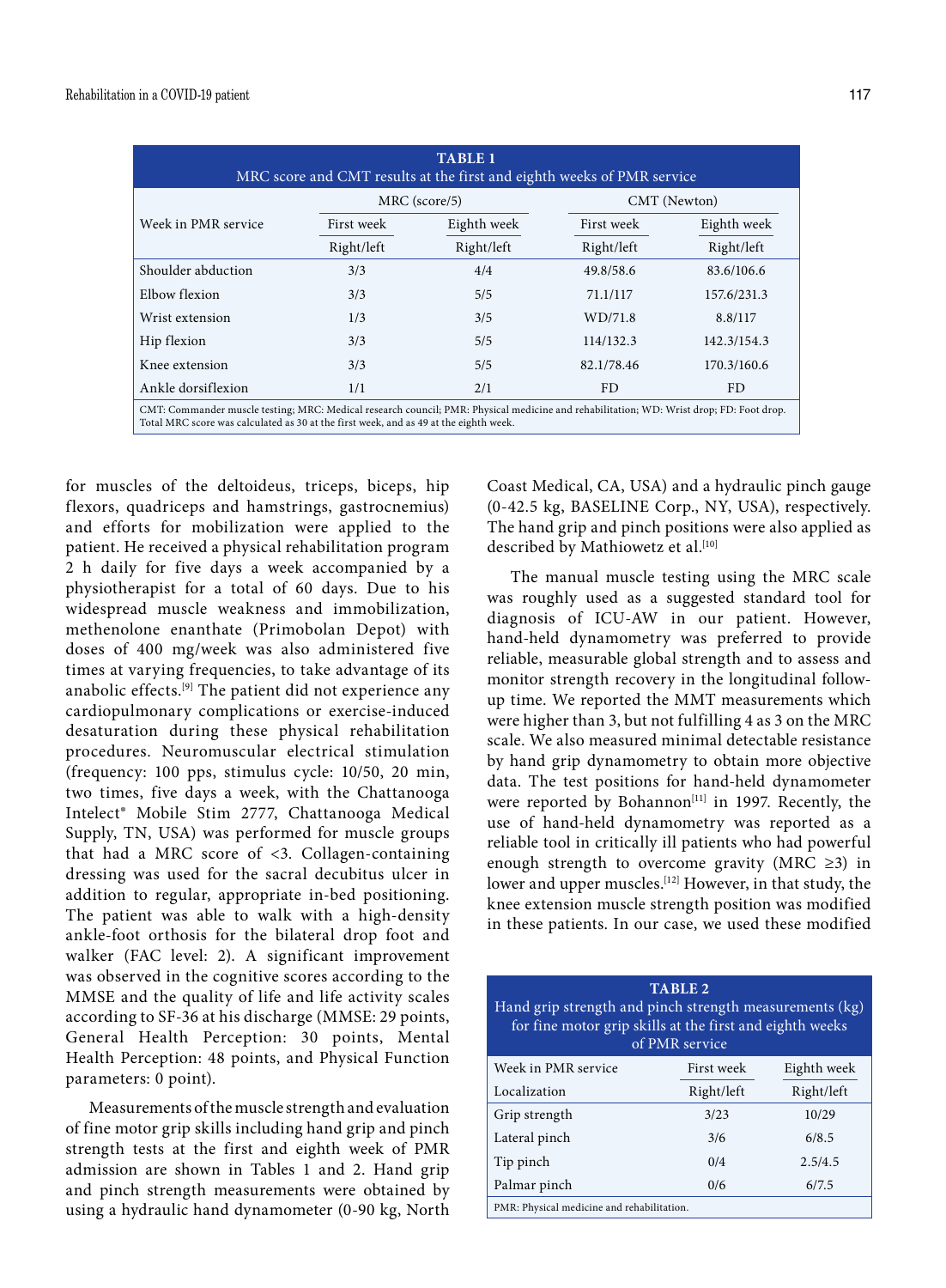test positions accordingly. A written informed consent was obtained from the patient.

# **DISCUSSION**

In the present case, we emphasize a favorable prognosis for a COVID-19 survivor with ICU-AW originating from CIP. Early and appropriate pulmonary and physical rehabilitation interventions improved the quality of our patient's life and functional capacity. We also show that these rehabilitation procedures could be implemented safely without the increased mortality for COVID-19 patients with acute illness or long-term follow-up periods.

Recently, the increased length of ICU stay, prolonged IMV, use of neuromuscular blockers and glucocorticoids, prolonged immobility, sepsis and comorbidities such as diabetes mellitus and renal failure have been described as the risk factors for ICU-AW.[13] Besides all these proven risk factors, Montalvan et al.<sup>[14]</sup> emphasized that SARS-CoV-2 was a new neuropathogen with its receptor being widely expressed. It may have harmful immunemediated effects on myofibrils. Nevertheless, neurological complications of COVID-19 commonly occur through concurrent critical illness and how COVID-19 makes patients susceptible to neuromuscular damage remains unclear. Insulin resistance, IMV, using high-dose glucocorticoids, prolonged ICU stay, and ARDS were all culprit factors in our patient.

The favorable prognosis of our patient can be attributed to merits of early rehabilitation and multidisciplinary team work under the supervision of a PMR physician. Rehabilitation should be planned in a patient-specific manner, based on current functional and cognitive status and the patient's comorbidities.<sup>[15]</sup> Rehabilitation procedures should be progressed gradually with both in-bed and out-of-bed exercises. Simple and reproducible rehabilitation interventions including passive, active-assisted, active or resisted joint ROM, cycle ergometry, therapeutic exercises, functional mobility and, finally, occupational activities are critical. Passive ROM, passive cycling, and electrical muscle stimulation are important parts of early rehabilitation in the admission period. Strengthening, endurance, and balance should be aimed in the follow-up programs.[16] All interventions, with support from previous literature and guidelines, were successfully carried out in our patient without any special approach or any complication. Another important point is related to anabolic steroids. Their additive role in improving muscle mass and strength has been reported and should be kept in mind.<sup>[17]</sup> Methenolone enanthate has been safely used for a short time as a pharmacological agent in our patient.

Unfortunately, there is still no validated preventive interventions for developing ICU-AW. Avoiding hyperglycemia and minimizing sedation and neuromuscular electrical stimulation are known to having remarkable benefits.[18] Non-invasive methods rather than IMV should be chosen in these patients due to barotrauma, longer ICU stay, and even death.<sup>[19]</sup> Early pulmonary rehabilitation including controlled respiration and airway clearance techniques, and strengthening of inspiratory muscles are of utmost importance to maintain and improve lung capacity.[20] In addition, appropriate positioning in bed prevents long-term contractures and pressure injuries.

Prior to hospital discharge, tele-rehabilitation services or home-based exercise programs should be explained in detail to each patient in practice.<sup>[21]</sup> Another important intervention at hospital discharge is comprehensive education of the patient on proper nutrition for muscle remodeling. In addition, appropriate diets may prevent subsequent development of obesity which is a well-known risk factor for impaired lung function.[22]

In conclusion, available data on long-term results and extent of damage are still insufficient in COVID-19 patients. Early physical and pulmonary rehabilitation programs may shorten hospital and ICU stay and improve long-term complications. Critically ill COVID-19 survivors may experience long-term poor outcomes including physiological, cognitive, and mental impairment. The PMR physicians and timely rehabilitation play a key role in improving functional capacity and limiting disability in this pandemic, fighting against COVID-19 in all aspects of supportive care, including nutrition, posture, airway, oxygen supplementation, airway clearance techniques, pulmonary exercises, strengthening and physical activity.

### **Declaration of conflicting interests**

The authors declared no conflicts of interest with respect to the authorship and/or publication of this article.

#### **Funding**

The authors received no financial support for the research and/or authorship of this article.